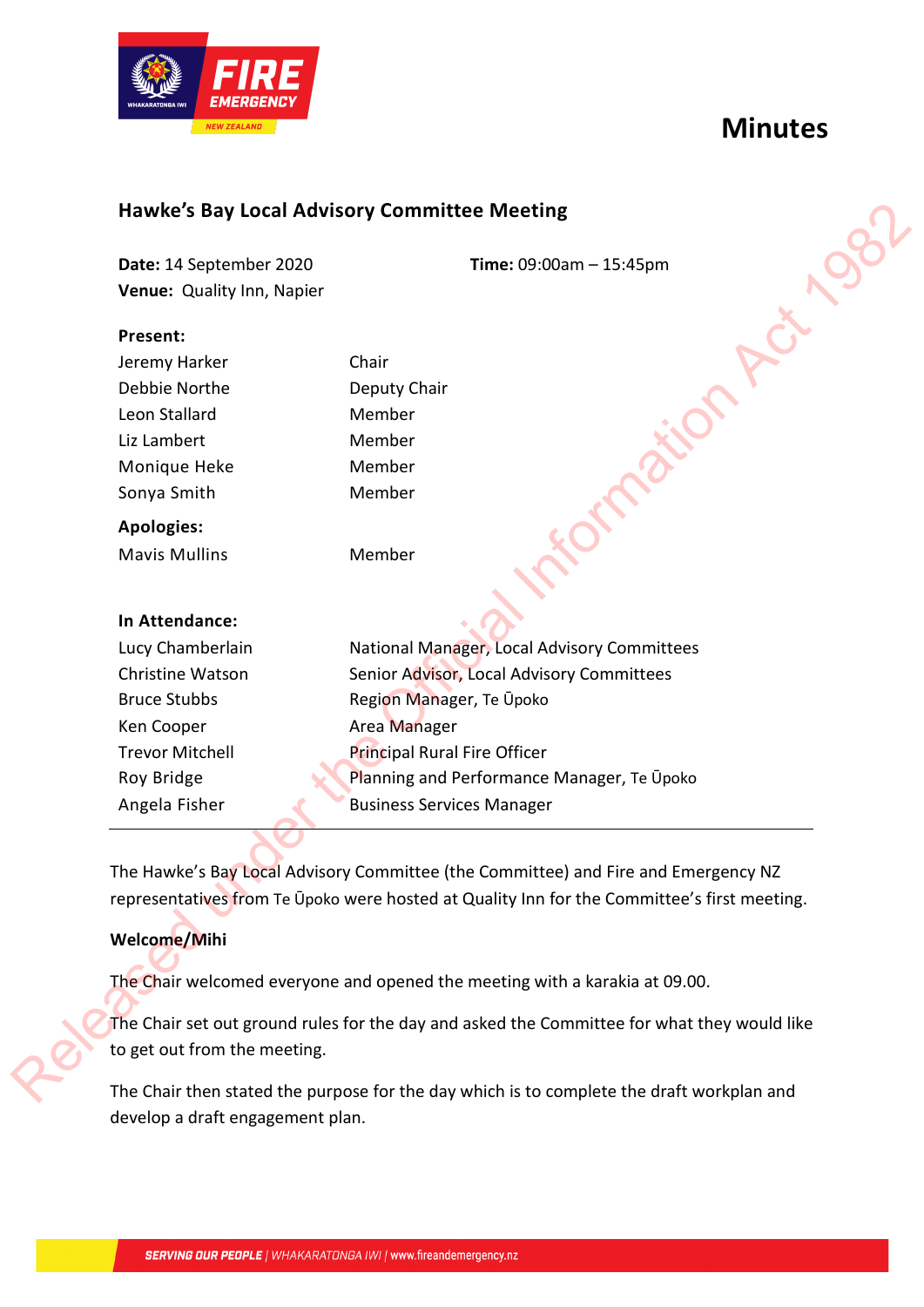### **Workplan**

The Committee were led by the National LAC team to successfully complete their 2020/21 annual workplan.

#### **Stakeholder Engagement**

- **Volunteers**
- **Iwi/hapū**
- **Civil Defence Emergency Management (CDEM)**
- **Community Education Groups (CEG)**
- **Local Council**
- **Established networks of community agencies**

#### **Closing comments**

# **Action Log**

|                   | <b>Stakeholder Engagement</b>                                                                                                                                                                                                                                                                                                                                                                                                                                                                                                                                    |                          |              |  |
|-------------------|------------------------------------------------------------------------------------------------------------------------------------------------------------------------------------------------------------------------------------------------------------------------------------------------------------------------------------------------------------------------------------------------------------------------------------------------------------------------------------------------------------------------------------------------------------------|--------------------------|--------------|--|
|                   | The Committee mapped its community stakeholders and the existing<br>connections/relationships that each member has in relation to the community sector.                                                                                                                                                                                                                                                                                                                                                                                                          |                          |              |  |
| ٠                 | The Committee agreed to take an iterative approach to their engagement, leveraging off<br>exisiting networks in the first quarter. Initial engagement will focus on established networks<br>of community agencies and sectors and hapu clusters, to maximise engagement across a<br>broad range of sectors and networks.<br>The following prioritiy groups and sectors were identified by the Committee:<br><b>Volunteers</b><br>Iwi/hapū<br><b>Civil Defence Emergency Management (CDEM)</b><br><b>Community Education Groups (CEG)</b><br><b>Local Council</b> |                          |              |  |
|                   | <b>Established networks of community agencies</b><br>In regards to iwi/hapū, the Committee will engage by way of hapū clusters through members<br>with established connections.<br><b>Closing comments</b>                                                                                                                                                                                                                                                                                                                                                       |                          |              |  |
|                   | The Committee thanked the National LAC team for a well-informed and presented<br>hui/meeting acknowledging the foundations on which to build relationships with local leaders<br>and Fire and Emergency.                                                                                                                                                                                                                                                                                                                                                         |                          |              |  |
|                   | The meeting closed at 15:45pm.                                                                                                                                                                                                                                                                                                                                                                                                                                                                                                                                   |                          |              |  |
| <b>Action Log</b> |                                                                                                                                                                                                                                                                                                                                                                                                                                                                                                                                                                  |                          |              |  |
| Date              | Action                                                                                                                                                                                                                                                                                                                                                                                                                                                                                                                                                           | Responsible              | Status/Notes |  |
| 01 Sep            | Provide invoice templates to the<br>Committee                                                                                                                                                                                                                                                                                                                                                                                                                                                                                                                    | National LAC Team        | Completed    |  |
| 01 Sep            | Invite UFBA representative to<br>Meeting 2                                                                                                                                                                                                                                                                                                                                                                                                                                                                                                                       | <b>National LAC Team</b> | Completed    |  |
| 01 Sep            | Send MOUs and OSAs to the<br>Committee                                                                                                                                                                                                                                                                                                                                                                                                                                                                                                                           | <b>National LAC Team</b> | Completed    |  |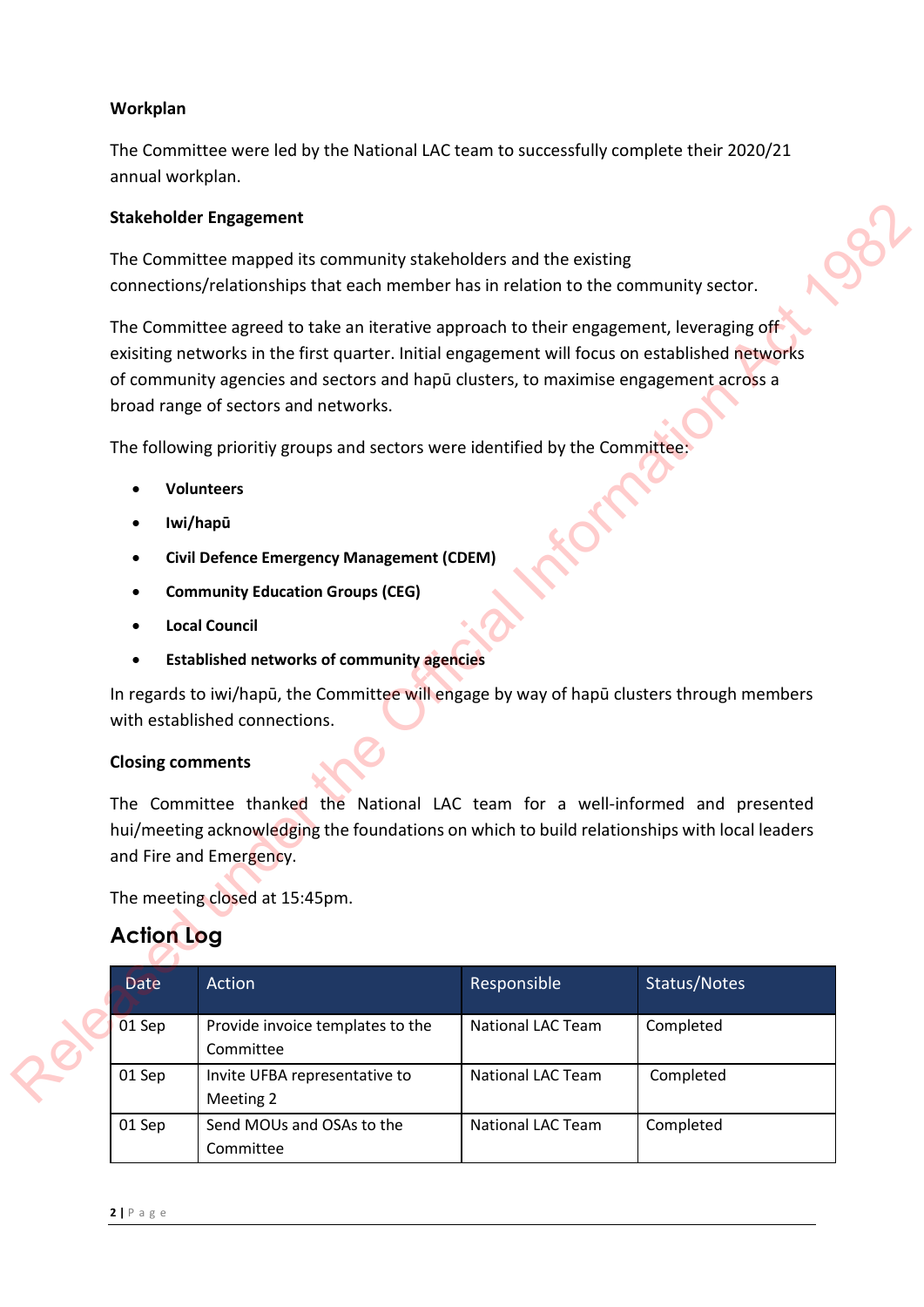



# **Hawke's Bay Local Advisory Committee Meeting**

#### **Present:**

|                         | <b>Hawke's Bay Local Advisory Committee Meeting</b>                                      |
|-------------------------|------------------------------------------------------------------------------------------|
| Date: 17 November 2020  | Time: $08:30am - 16:30pm$                                                                |
| Venue: Bay View Station |                                                                                          |
| Present:                |                                                                                          |
| Jeremy Harker           | Chair                                                                                    |
| Debbie Northe           | Deputy Chair                                                                             |
| Leon Stallard           | Member                                                                                   |
| Liz Lambert             | Member                                                                                   |
| <b>Mavis Mullins</b>    | Member                                                                                   |
| Sonya Smith             | Member                                                                                   |
| <b>Apologies:</b>       |                                                                                          |
| Monique Heke            | Member                                                                                   |
| In Attendance:          |                                                                                          |
| Lucy Chamberlain        | National Manager, Local Advisory Committees                                              |
| Kylan McKeen            | Senior Advisor, Local Advisory Committees                                                |
| <b>Bruce Stubbs</b>     | Region Manager, Te Upoko                                                                 |
| Ken Cooper              | Area Manager, Hawke's Bay                                                                |
| <b>Trevor Mitchell</b>  | Principal Rural Fire Officer, Hawke's Bay Rural Fire District                            |
| Jacob Davies            | <b>Business Operations Manager, Te Upoko</b>                                             |
| Cathryn Moriarty        | National Manager, Strategy and Performance                                               |
| Kim Hall                | <b>UFBA Representative</b>                                                               |
|                         | The Hawke's Bay Local Advisory Committee (the Committee) and Fire and Emergency          |
|                         | representatives were hosted at Bay View fire station for the Committee's second meeting. |
| <b>Welcome/Mihi</b>     |                                                                                          |
|                         | The Chair welcomed everyone and opened the meeting with a karakia at 08.30.              |
|                         | The minutes for the previous LAC meeting were confirmed by LAC members.                  |

# **Welcome/Mihi**

The National Manager, Local Advisory Committees reported back on the Board's response to the LACs 2021 workplan.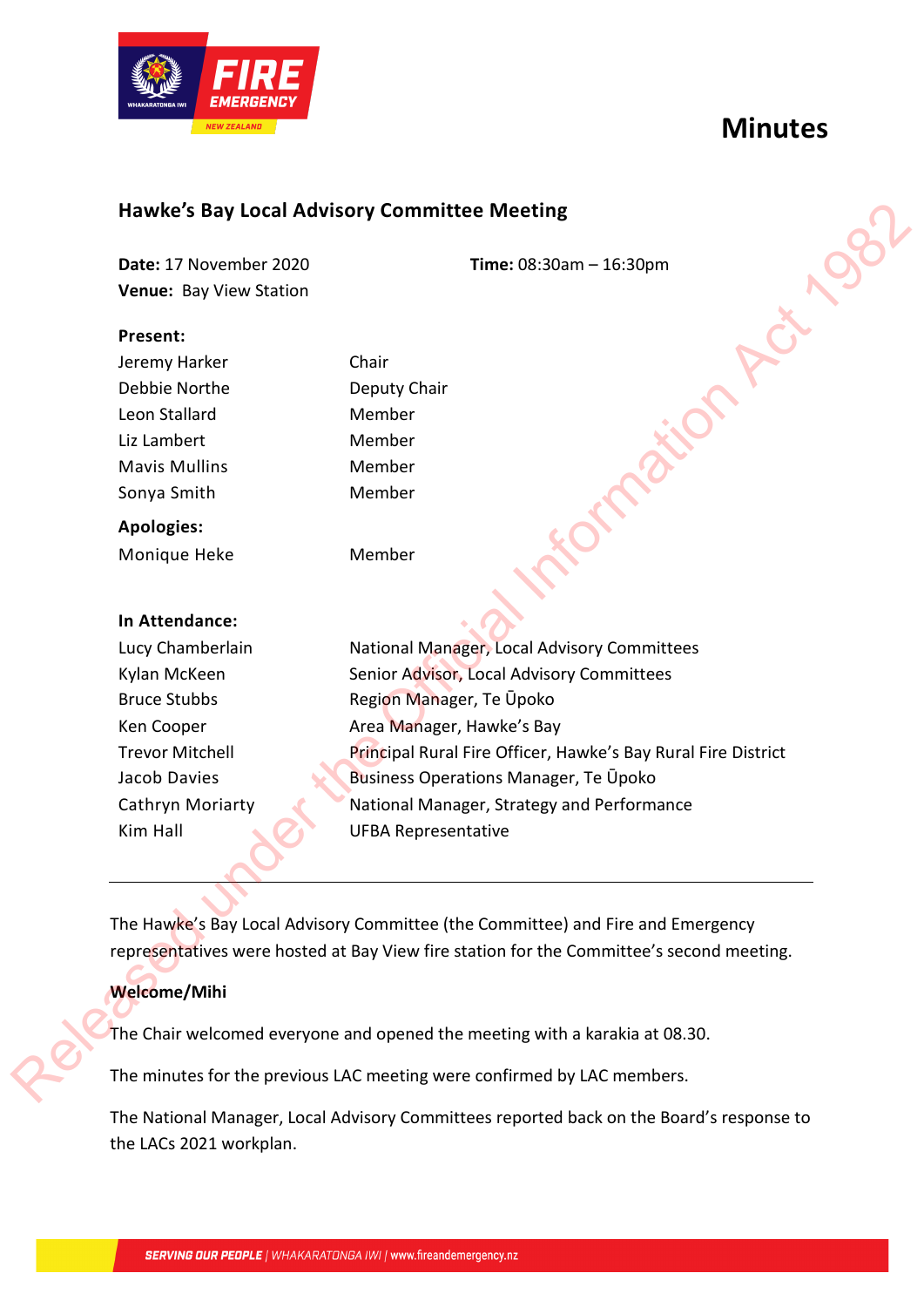### **Correspondence**

The Committee received a letter from the Fire and Emergency Board in response to its first report, which was presented to the October Board meeting, noting its approval of the progress and direction of the Committee's work.

### **District Risks**

The Regional Leadership Team presented information on the risks, challenges and opportunities within the district to assist the Committee to focus its engagement in areas where it can add value.

#### **Hawke's Bay Flood Response and Recovery**

The Area Manager gave an overview of the emergency response to the flood that occurred in Napier a week prior to the meeting.

### **Stakeholder Engagement**

The Committee will continue to take an iterative approach to engagement and have agreed to focus on the following stakeholders before December 2020:

- **Volunteers**
- **Iwi/hapū**
- **Rural**
- **Safer communities and other social services networks**

Committee members attended volunteer leadership meetings within Hawke's Bay and will continue to engage on a 6-month basis.

Additional entities/organisations that the Committee have engaged with include: Wairoa District Council Māori Standing Community; the Tararua district council; Iwi, Lions, Rural Women and the Community Board in Dannevirke; Child Interagency network Hawke's Bay; Hastings District Council; and Rural Halls. For the state and the Communication of the National Removement is a state of the Communication of the Communication of the Communication of the Official Information and popertunities within the Columbic State of the Commun

# **Local Planning & 10-year plan**

An overview on the progress and implementation of Local Planning and the Fire and Emergency 10-year plan was provided by the National Manager, Strategy and Performance.

# **Introduction to National Memorandum of Understanding (MOU) and Operational Service Agreements (OSA)**

The National LAC team gave an overview on Fire and Emergency's national agreements with the Department of Conservation (OSA), Ministry of Education (MOU) and the New Zealand Defence Force (OSA).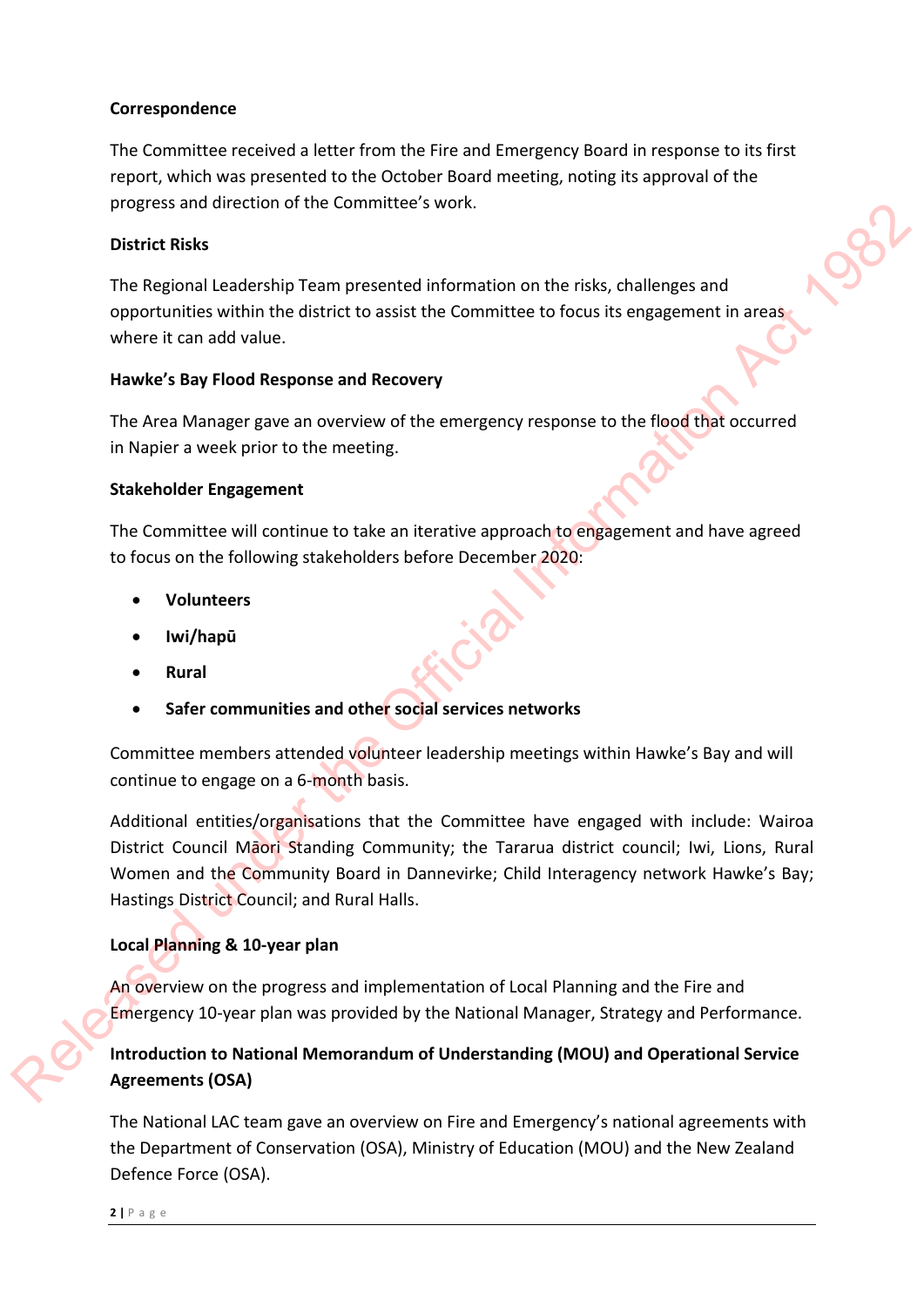# **United Firefighters Brigade Association (UFBA)**

A representative from the UFBA was invited to the meeting to present on the UFBA, its connections to Fire and Emergency and how it supports volunteers.

#### **Reporting to the Board**

### **Closing comments**

# **Action Log**

|                   | The Committee are appreciative of the continued support from the Regional Leadership Team<br>and the National LAC team. |                          |                                                      |
|-------------------|-------------------------------------------------------------------------------------------------------------------------|--------------------------|------------------------------------------------------|
| <b>Action Log</b> | The meeting closed at 16:30pm.                                                                                          |                          |                                                      |
| Date              | Action                                                                                                                  | Responsible              | Status/Notes                                         |
| 17 Nov<br>2020    | Send 10-year plan to LAC members                                                                                        | <b>National LAC Team</b> | Completed. Sent 26<br>November 2020                  |
| 17 Nov<br>2020    | Send Interests Register to LAC members                                                                                  | <b>National LAC Team</b> | Completed. Sent for<br>feedback, 26<br>November 2020 |
| 17 Nov<br>2020    | Send Psychological Support Information<br>to LAC members                                                                | <b>National LAC Team</b> | Completed. Sent 26<br>November 2020                  |
| 17 Nov<br>2020    | Send dates for Volunteers' meetings to<br>LAC members                                                                   | <b>National LAC Team</b> | 2021 dates to be<br>finalised.                       |
| 17 Nov<br>2020    | Send dates for United Fire Brigades<br>Association AGM Meeting to LAC Chair<br>and Deputy Chair                         | National LAC Team        | Outstanding.<br><b>Acquiring from UFBA</b>           |
| 17 Nov<br>2020    | Send volunteering roles to LAC members                                                                                  | <b>National LAC Team</b> | Completed. Sent link<br>26 November 2020             |
| 17 Nov<br>2020    | Send Information to LAC members<br>regarding Brigade Grant Policy                                                       | <b>National LAC Team</b> | Completed. Sent 1<br>December 2020                   |
| 17 Nov<br>2020    | Send Regional Business Plan and Fire Risk<br>Programme to LAC members                                                   | National LAC Team        | Completed. Sent 1<br>December 2020                   |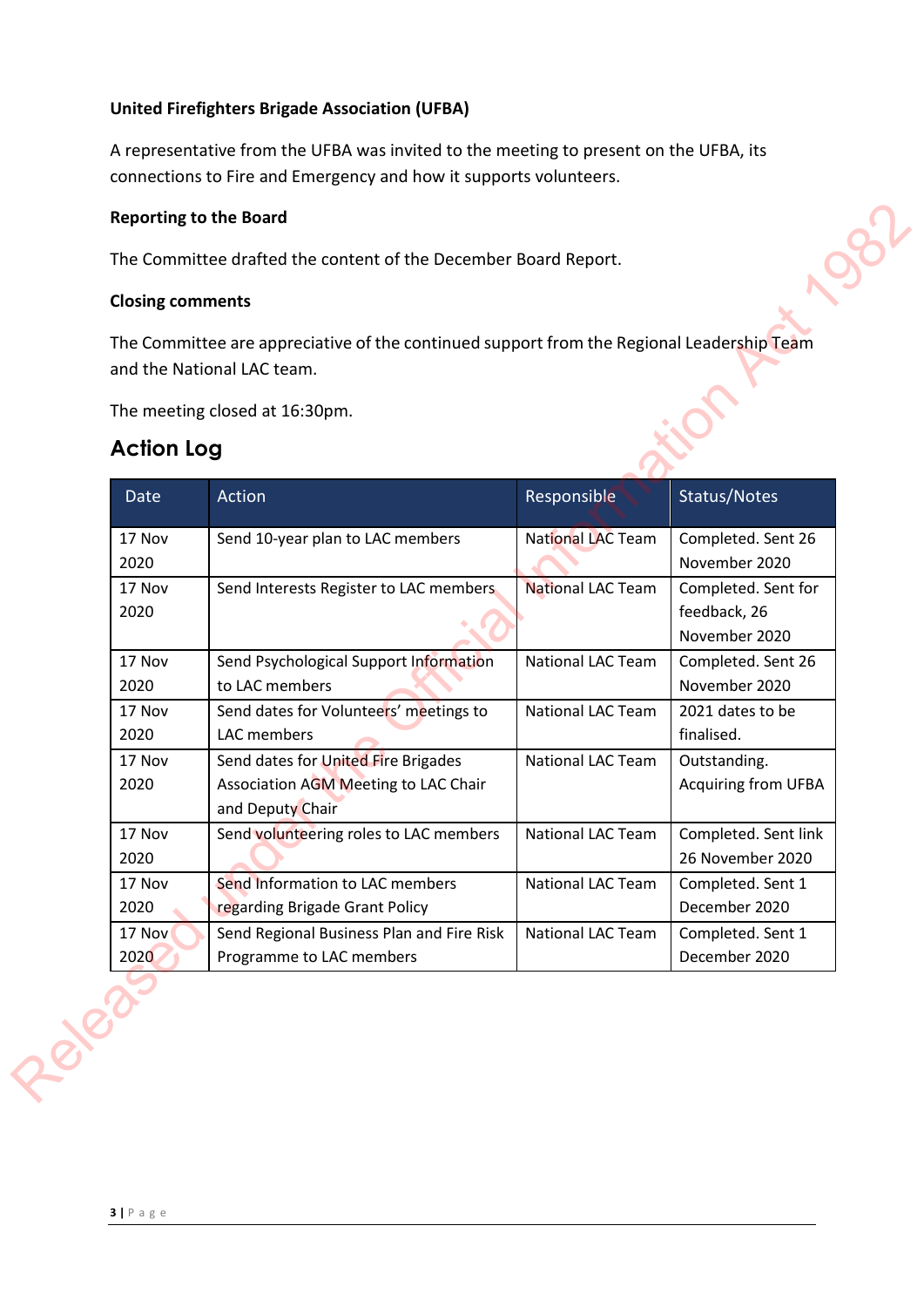



# **Hawke's Bay Local Advisory Committee Meeting**

**Date:** 2 February 2021 **Time:** 9.30am – 4.00pm **Venue:** Haumoana Fire Station

#### **Present:**

| Jeremy Harker        |  |
|----------------------|--|
| Debbie Northe        |  |
| Leon Stallard        |  |
| Monique Heke         |  |
| <b>Mavis Mullins</b> |  |
| Sonya Smith          |  |
|                      |  |

# **Apologies:**

Liz Lambert Member

# Chair Deputy Chair Member Member Member Member

### **In Attendance:**

Lucy Chamberlain Kylan McKeen Bruce Stubbs Ken Cooper Trevor Mitchell Jacob Davies Paul Shaw

National Manager, Local Advisory Committees Senior Advisor, Local Advisory Committees Region Manager, Te Ūpoko Area Manager, Hawke's Bay Principal Rural Fire Officer, Hawke's Bay Rural Fire District Business Operations Manager, Te Ūpoko Wildfire Specialist Hawke's Bay Local Advisory Committee Meeting<br>
Date: 2 Fabruary 2021<br>
Venue: Haumouns Fire Station<br>
Venue: Haumouns Fire Station<br>
Preserv Horker<br>
Debth Power Chair<br>
Debth Power Station<br>
Under Mondule Member<br>
Mondule Hecker

The Hawke's Bay Local Advisory Committee (the Committee) and representatives from the Fire and Emergency Te Ūpoko Regional Leadership Team (RLT) attended the Committee's third meeting at Haumoana Volunteer Fire Station.

# **Welcome**

The Senior Station Officer welcomed the Committee and Te Ūpoko representatives to the station.

# **Minutes**

Minutes of the previous meeting were confirmed, as drafted.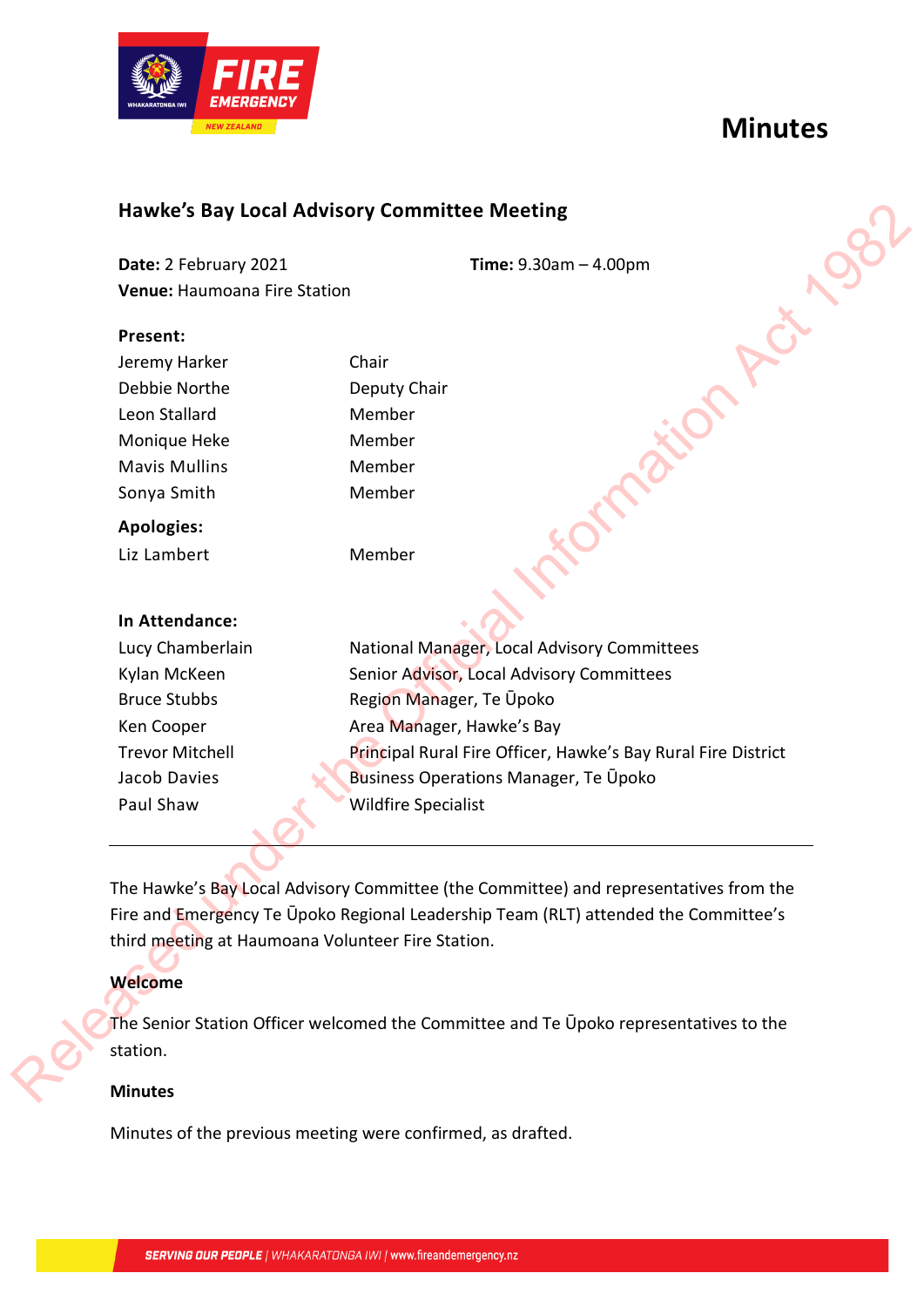### **RLT district update**

The RLT provided an update on the Tranche 2 organisational district redeployment and informed the Committee on Fire and Emergency's response to local emergency events and the fire season restrictions within the district.

#### **Stakeholder engagement**

Members attended district volunteer leadership meetings, alongside local leaders, in November 2020. This meeting was introductory in nature and focussed on explaining the LAC purpose and role.

Informal meetings with iwi/hapū leaders have begun with members utilising their existing relationships to seek engagement and introduce the LACs purpose and intent.

As part of the Committee's Safer Communities priority group, members engaged with district health boards (DHBs) and learned that fireworks continue to be a concern for these entities. DHBs have expressed a desire to remove the selling of fireworks in the district.

Members met with delegates from Wairoa District Council who discussed the risk with forestry in the area, especially with the increased fire risk of unmanaged carbon forests, as well as the increase in logging trucks on the roads.

Informal introductory meetings have also been conducted between LAC members and rural and agricultural organisations.

#### **Engagement planning**

The Committee have identified entities within iwi/hapū, safer communities and, rural and agricultural businesses to continue their engagement over the next few months.

Members will continue to engage with volunteers at their district leadership volunteer meetings alongside local leaders.

# **Fire plans consultation feedback**

Wildfire specialist, Paul Shaw, gave an overview of the draft Hawke's Bay Fire Plan. Committee members were then invited to give feedback on the fire plan template. Feedback included a concentration on use of plain English, local images and prioritising community groups accordingly. Internal consultant of the Official Internal Consultant Consultant Consultant Consultant Consultant COC This internal metaling, alongside local leaders, in<br>
Nembers attended district volume was introductory in nature and

# **National LAC Team Update**

The National LAC team provided updates, including the self-review to be completed by the Committee in May, an overview of the progress of all seven LACs and a new invoice template.